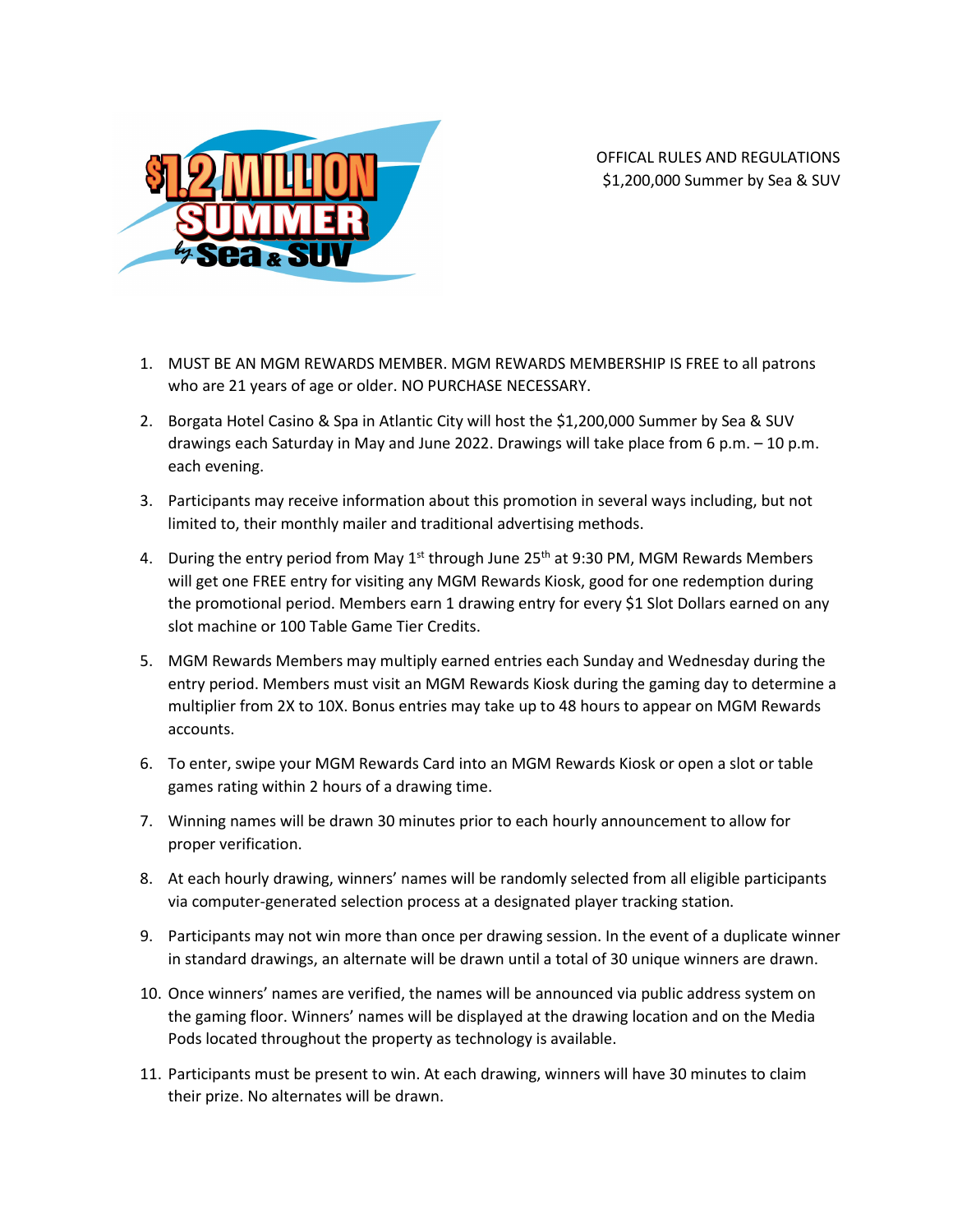12. On Standard Drawing days, 30 winners will be drawn each hour. Available prize amounts vary by hour. *FREEPLAY®* prizes are not valid on any electronic table games. Drawing is every hour from 6 PM – 10 PM

|       | Prize Amount Winners Prize Amount Winners Prize Amount Winners Prize Amount Winners |       |         |   |
|-------|-------------------------------------------------------------------------------------|-------|---------|---|
| \$200 | \$225                                                                               | \$250 | \$1,000 | 9 |
| \$225 | \$250                                                                               | \$275 | \$1,100 | 9 |
| \$250 | \$275                                                                               | \$300 | \$1,200 | 9 |
| \$275 | \$300                                                                               | \$325 | \$1,300 | 9 |
| \$400 | \$500                                                                               | \$600 | \$1,500 | 9 |

13. Grand Prize Drawings will take place Saturdays, May 28<sup>th</sup> and June 25<sup>th</sup> at 10 PM. 30 winners will be drawn, and prizes will be randomly determined. 29 winners will randomly be drawn for the following in *FREEPLAY®*:

|         |         |         |   |         | Prize Amount Winners Prize Amount Winners Prize Amount Winners Prize Amount Winners Prize Amount Winners |  |
|---------|---------|---------|---|---------|----------------------------------------------------------------------------------------------------------|--|
| \$2,000 | \$2,300 | \$2,600 |   | \$2,900 | \$3,200                                                                                                  |  |
| \$2,050 | \$2,350 | \$2.650 |   | \$2.950 | \$3,250                                                                                                  |  |
| \$2.100 | \$2,400 | \$2.700 | 1 | \$3,000 | \$3,300                                                                                                  |  |
| \$2.150 | \$2,450 | \$2.750 |   | \$3,050 | \$3,350                                                                                                  |  |
| \$2.200 | \$2.500 | \$2,800 | 1 | \$3.100 | \$3,400                                                                                                  |  |
| \$2,250 | \$2,550 | \$2.850 |   | \$3.150 |                                                                                                          |  |

- Grand Prize winner will be selected to receive a 2022 Lexus GX 460 valued at approximately \$61,885 and a 2022 Four Winns HD 5 OB 250 Horsepower valued at approximately \$134,986 with trailer or one of the following alternate prizes: \$150,000 Cash; or \$120,000 Cash and \$40,000 in Slot *FREEPLAY®.*
- Grand Prize winner will have 48 hours from the time of the drawing to select the Car or Cash Option, If the winner fails to select an option within 48 hours, prize will defer to Cash Option.
- 14. Participants may win once per drawing hour, which is a maximum total of five (5) times per drawing date, and a maximum of 40 times over the life of this promotion.
- 15. Total winners and prizes: Prize amounts awarded are dependent on prize amount claimed. There may be up to 1,200 winners of up to \$87,450 in *FREEPLAY®* on Standard Drawing days and up to \$335,400 in *FREEPLAY®* and prizes on Grand Prize drawing days.
- 16. No assignment or transfers of prizes allowed. Odds of winning depends on number of eligible participants.
- 17. Winners must present MGM Rewards Card and valid government-issued photo identification. In addition, Members must provide proof of their Social Security number by presenting a Social Security Card or by completing a W-9 form or similar document, as necessary to comply federal tax reporting requirements. Winners are responsible for any United States Federal, State, or local taxes and/or any fees that may be imposed in connection with the acceptance of any prize.